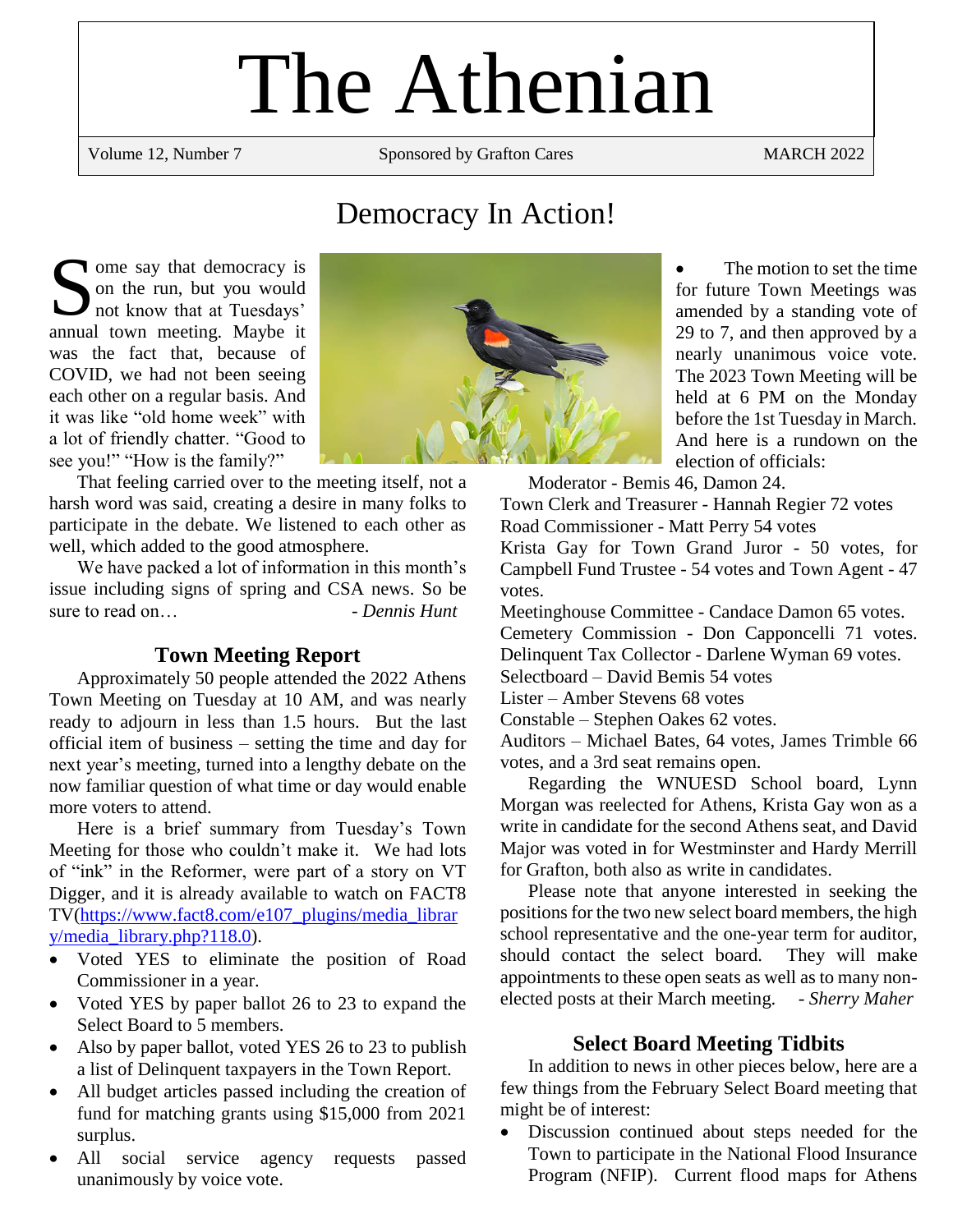are from 2007 and need to be updated. Athens is in the queue for updated flood study in 2023. There is no cost to the Town for the mapping. Wichie Artu suggested bringing landowners into the conversation so they will know how it will affect them. Federal banking laws require flood insurance for properties in a "special flood hazard area."

- The Board of Civil Authority (BCA) sent a letter to the state opposing the redistricting proposed for Athens.
- The Board approved reordering a supply of Town trash bags.
- Saxtons River Fire Department submitted a request to increase the cost for their services, but it was not received in time to be included in the budget for this year.
- Matt has posted some of the roads due to mud conditions. Gravel purchase from Bazin was approved, and the FEMA application is still in process.
- Darlene & Lynn were on Channel 5 on Feb. 22 for a show about VT Town names. - *Sherry Maher*

#### **Notes from the School Board**

Summer school this year has been scheduled for July. It will be only one month due to staffing shortages. The summer program for the elementary aged students will be held at only two of the elementary schools within the SU to improve the staff to student ratio. The 2 schools are yet to be determined.

The Supervisory Union board has been working at updating the school policies. As they are updated they are passed to the district boards for approval. We have also had a report from the Auditors, RRH Smith. They have made great progress in getting the SU financial books back into order. As a result we were able to get our budget pulled together already and hope to have the information at our next meeting that will let us determine if we have a deficit or surplus from last year to roll over into the 2022-23 budget.

Please contact me if you have any questions or concerns about our school district- 892-869-2227.

- *Lynn Morgan*

#### **Thank You Darlene!**

This past town meeting was Darlene Wyman's last as our town clerk. At the end of last year Darlene informed the select board that she would not be running for either town clerk or treasurer. This was an end to an era.

Darlene was elected for the first time as town clerk in the late 1990's. She has spent over 20 years taking care of the needs of Athens and it's residents. From dog



licenses to marriage licenses it was Darlene who you saw. She started before the advent of computers in town offices and like many others in local government she had to learn as she went. The job of town clerk can be one of stress and anxiety. There are deadlines that must be met, paperwork needing to be filed with the state and federal government, and a whole host of other things that need doing in a timely manner. She always remained calm even when the pressure was on.

Darlene and her husband Dick moved into Athens in the late 1960's and raised their family here. She was the bus driver when the school bus was a van and she served on the school board. Darlene is also a long time member of the Athens Community Church.

During her long tenure as our town clerk she also took on the job as treasurer and as delinquent tax collector, wearing multiple hats and doing many jobs because there wasn't anyone else to do them. She has been a rock in the foundation of our town.

Although Darlene is no longer our town clerk or treasurer, she will still be working for the town as she was reelected as the delinquent tax collector. She will still be in the office on (some) Mondays helping our new town clerk, Hannah Regier learn the ropes. They have worked together for the past 2 years with Hannah in the position as assistant treasurer and now with Darlene's help she is moving into her new positions as town clerk and treasurer.

This all means that Darlene will be able to pursue some of her hobbies such as quilting. She was the recipient of a gift card to Country Treasures, a fabric and quilt shop in Chester donated by several of the town officials and she also received a card signed by all those in attendance at this past town meeting.

A big thank you from everyone in town for the many years of service, and we are happy we will still see you (on occasion) at the town office. – *Sandi Capponcelli*

#### **And This From Darlene…**

I wish to thank everyone for their support over the years and for the card and gift that was presented to me Tuesday. It was a nice surprise and greatly appreciated. Thank you.  $D$ <sub>*- Darlene Wyman*</sub>

### **Grace Farm Offers Veggie Shares**

Grace Farm 2022 vegetable shares ('CSA shares') are now available! Vegetable shares will run from the beginning of June through the first week of October, for a total of 19 weeks. Members will receive a weekly mix of fresh vegetables, and will also have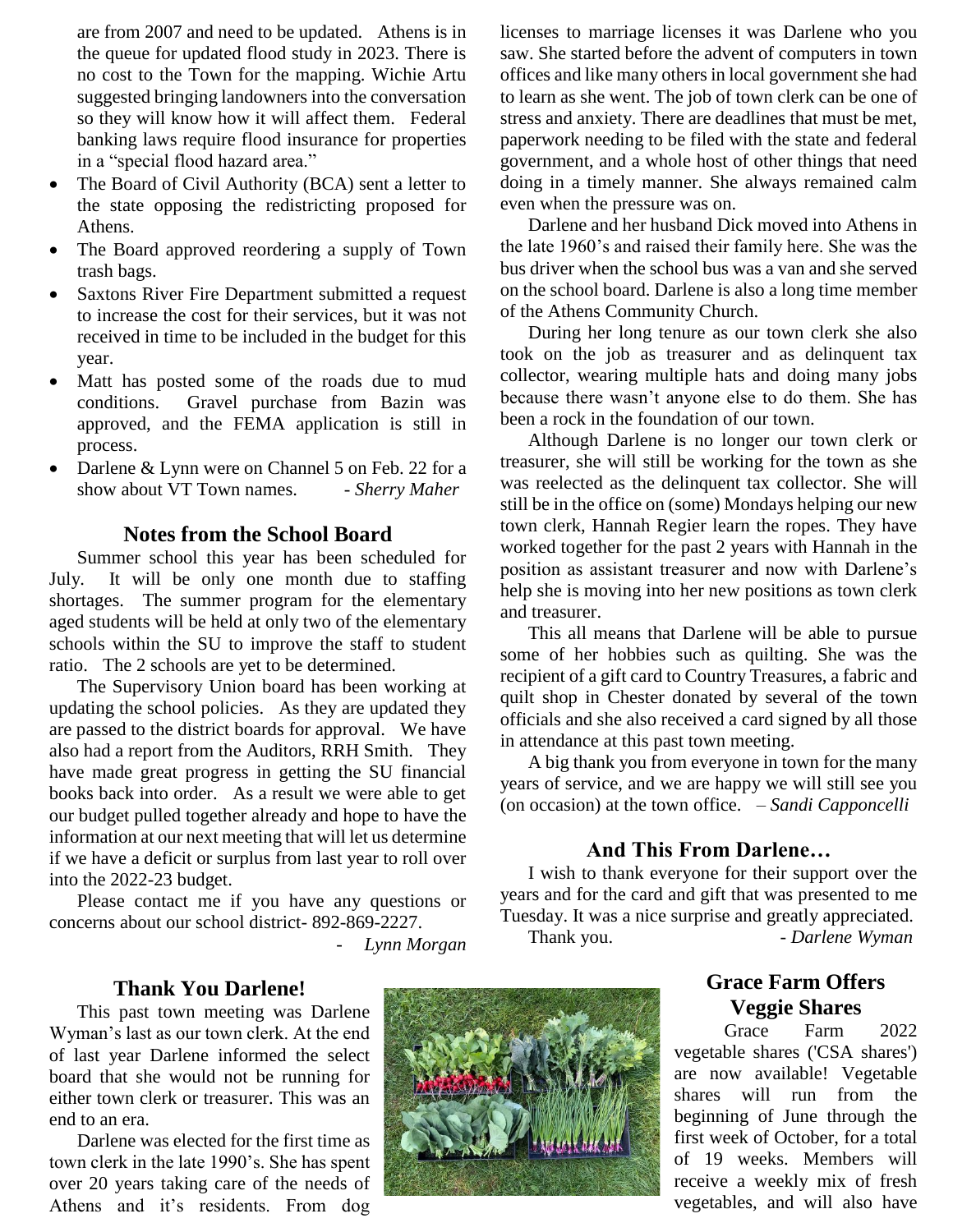access to other farm products, such as pestos, salve, herbs and flowers. Two pick up locations are available; Grace Farm in Athens, and the West Townshend Farmers Market in Townshend. Grace Farm pickups will be Tuesdays from 4 to 6, June 7 through October 11th. West Townshend Farmers Market pick-ups will be Fridays during the market, 4:30-6:30, June 3rd to October 7th.

Farm shares are \$20-30/week, on a sliding scale. The farm share will be free choice, on a points system; each pick up will be staffed by a farmer, and members will get to choose from available veg and farm products using their weekly allowance of points. Note; there will be no late pick up



available, but you can send someone else to pick up your share if you won't be able to make it to pick up.

Weekly egg shares are also available, at \$6/dozen, as an add-on to your summer or fall vegetable share.

The goal of the sliding scale is to make produce available to individuals and families no matter their income level. The hope is that families who are financially stable and never worry about feeding themselves opt in at the \$30/week level. Folks who sometimes worry about paying bills can opt in closer to \$20/week. If you don't know which level makes sense for you, let's chat! No one will be turned away due to lack of funds.

Sign up at http://gracefarmvt.com/store, or reach out for more information, [mooney.grace@gmail.com.](mailto:mooney.grace@gmail.com)

- *Grace Mooney*

#### **Grafton Cares Update**

It has begun again, our annual ritual. Like Lucy promising to hold the football, spring promises us that it's here. Then, as we go for the bait, it is snatched away, and like Charlie Brown, we land on our heads--in a foot of fresh snow! Nonetheless, we can come up smiling for, after all, it IS spring!

Be assured, Grafton Cares will not enact any ritual such as here described. Community meals are always on our minds, yet we will make no promises which we will later have to retract. But, the day will come when they'll be back!

Over the past month we were privileged to provide: Meals on Wheels to 12 customers, \$285 in gas cards, 1 shawl, 3 sunshine baskets, 2 welcome bags, and 1 hospital bed. We received 1 shower chair.

Finally, with spring on the doorstep, Lucia is eager to help folks greet warm weather with healthy, summerready bodies. To join the Stong Living program, just give Lucia a call at 843-5158.

Best wishes.  $Bill Toomey$ 

#### **Meals on Wheels Celebrates 50 Years in March!**

 March 2022 marks fifty years since Meals on Wheels, the nation's premier nutrition program for seniors, was funded. And for Vermont's aging population, it has become a lifeline for many of our neighbors.

"I began preparing meals for Wardsboro and Jamaica residents, and then Townshend," said

Stephanie Schryba, the owner of the Townshend Dam Diner. "Then, when Valley Cares ended their programming, I picked up Grafton, Athens, Londonderry, and then Newfane."

In fact, the area served by the intrepid volunteers and staff out of the Dam Diner covers the largest geographic spread of any Meals on Wheels operation in southern Vermont. Each month, more than 1200 meals are prepared by Stephanie and delivered by a faithful fleet of volunteers to area residents who can't leave their homes

"Stephanie is incredible," said volunteer driver Matt Jenkins, who delivers in Jamaica. "She's the lynch pin of this whole operation."

Other drivers agree, and point to how she has assembled a volunteer fleet from various towns and organizations,



including Dennis Hunt, who is affiliated with Grafton Cares, and Karen Sabin, who delivers in Wardsboro but sees Neighborhood Connections as her "home base."

Sporting a Cape Cod "Elder Care" hat from his former volunteer days, Dan Towler was thoughtful as he waited for the carefully packaged meals to be loaded into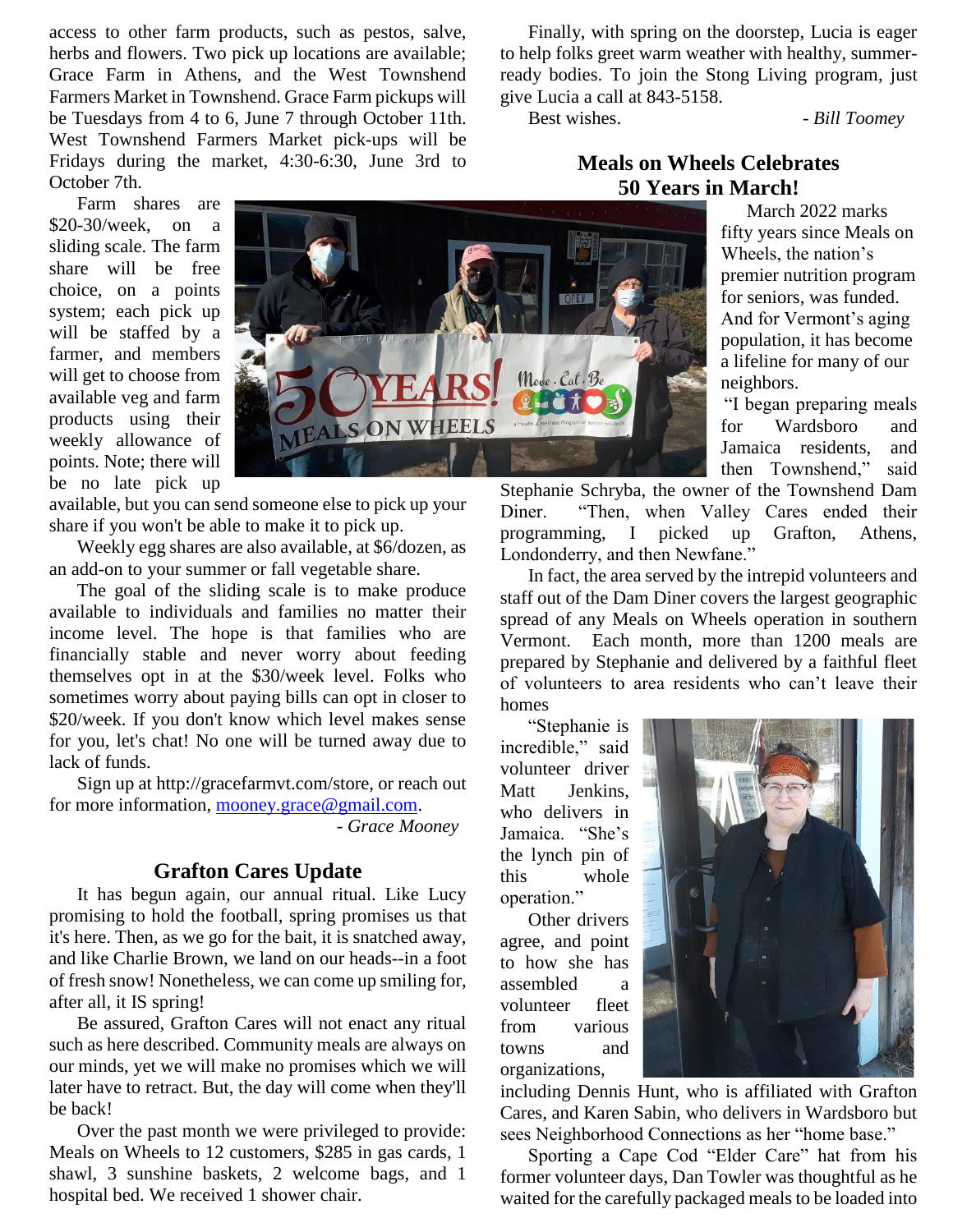his car for the Townshend route. "I wish more people would sign up for this  $-$  it's a great service and ensures that people who remain at home get good, nutritious food. I know there are many more out there who could benefit from this."

Dan may get his wish, as the number of meals delivered in the area grew 8% each month during the last quarter of 2021.

"It's based on nutritional needs., but there is also the social aspect of having a friendly face come to the door," says Wendi Germain, the Nutrition & Wellness Director of Senior Solutions, which provides substantial support to the program. "For many, these drivers may be the only face they see all week. We so appreciate these volunteers. I cannot overemphasize how critical it is to have public support for these programs, through both volunteerism and donations." Wendi noted that Meals on Wheels operations across Vermont rely heavily on public donations to keep them running.

Those wishing to volunteer drive time or donate, or to sign up for home-delivered meals may contact Wendi at [wgermain@seniorsolutionsvt.org](mailto:wgermain@seniorsolutionsvt.org) or call 1-802-755- 7295. In addition, donations may be made directly to Stephanie Schryber through the mail at PO Box 338, Townshend VT 05353. - *Thom Simmons* 

#### **Veggie Van Go**

Free, fresh food distributed each month hosted by Grace Cottage Family Health & Hospital. Upcoming Distribution Dates: Thursdays, Noon – 1 p.m. March 24 and April 28. Location: Newfane Congregational Church (at the back side of the Newfane Common). Veggie Van Go is a program hosted by hospitals & schools and offered by the Vermont Food Bank. Typical items include seasonal fresh produce and occasional frozen or dairy products. All in need are welcome! There are no eligibility requirements. *-Dennis Hunt*

#### **Nature Museum Update**

The Nature Museum has a variety of programs coming up in March. Now that we are gradually getting out again, these deserve a look see. For more information contact the Nature Museum at 802-843- 2111 or [info@nature-museum.org](mailto:info@nature-museum.org)

March 10. "Hyenas, Carnivores, and the Ecosystem." **March 11.** "Mighty Acorns Club, ages 3-6,March Session."

**March 12.** "Winter Wildlife Tracking." **March 23.** "Books and Nature Winter Series."

*-Dennis Hunt*

#### **Entries From A Weather Journal**

With temperatures reaching into the 50's the other day it really was a taste of spring.

You could feel it coming. Treah Pichette's observations can second this feeling; "John heard redwing blackbirds along the road yesterday which seemed early so I looked up in my records. Over the last 18 years, only twice have they returned in February and other than this year, the other date was the  $29<sup>th</sup>$  which would have been March 1<sup>st</sup> in a non-Leap Year! The average return is around March  $15<sup>th</sup>$ , so this year they are a full 3 weeks early."

However, you never can tell what awaits us from one year to the next. Take a look at these two examples. **February 30, 2008.** "The snowiest winter so far. One storm after another. Roof raking, ice dams, leaks,

partially covered windows, and fences covered. There is fear for the coming mud season."

**March 2, 2006.** 'Cloudy, cold, dry. Missed another snowstorm. It went south of us. "Endless nonsense!" *-Dennis Hunt*

#### **Thoughts To Ponder**

The Annual Town Meeting is an important part of living here in Vermont. It is a critical part of our democracy at a time when it seems to be under fire. Here are some things to think about.

"*The benefit of an open town hall meeting is one, that you get to hear a lot of different views, and two, it has credibility." -John McCain* 

*"Shouting down and intimidating someone from speaking their mind is not exactly a Vermont town meeting value, nor should it be an American town meeting value." -Bernie Sanders*

*"The town hall meeting is a concept we created to help us make sure that every member of the community can come in and give their opinion." -Alan Edelman -All quotes selected by Dennis Hunt*

## **COMMUNITY INFORMATION**

**Select Board Meetings**: 3rd Thursday 7:00 PM **Budget Committee**: 2nd & 4th Tuesday 7:00 PM **Meeting House Committee**: 3rd Monday 10:00 AM School Board: 2nd & 4th Thursday 6:00

Do you have a news item for The Athenian or a favorite family story to share?

**CONTACT US** at [theathenianvt@gmail.com.](mailto:theathenianvt@gmail.com)



**TRASH PICK-UP: MARCH 7 & 21 RECYCLE PICK-UP: MARCH 14 & 28**